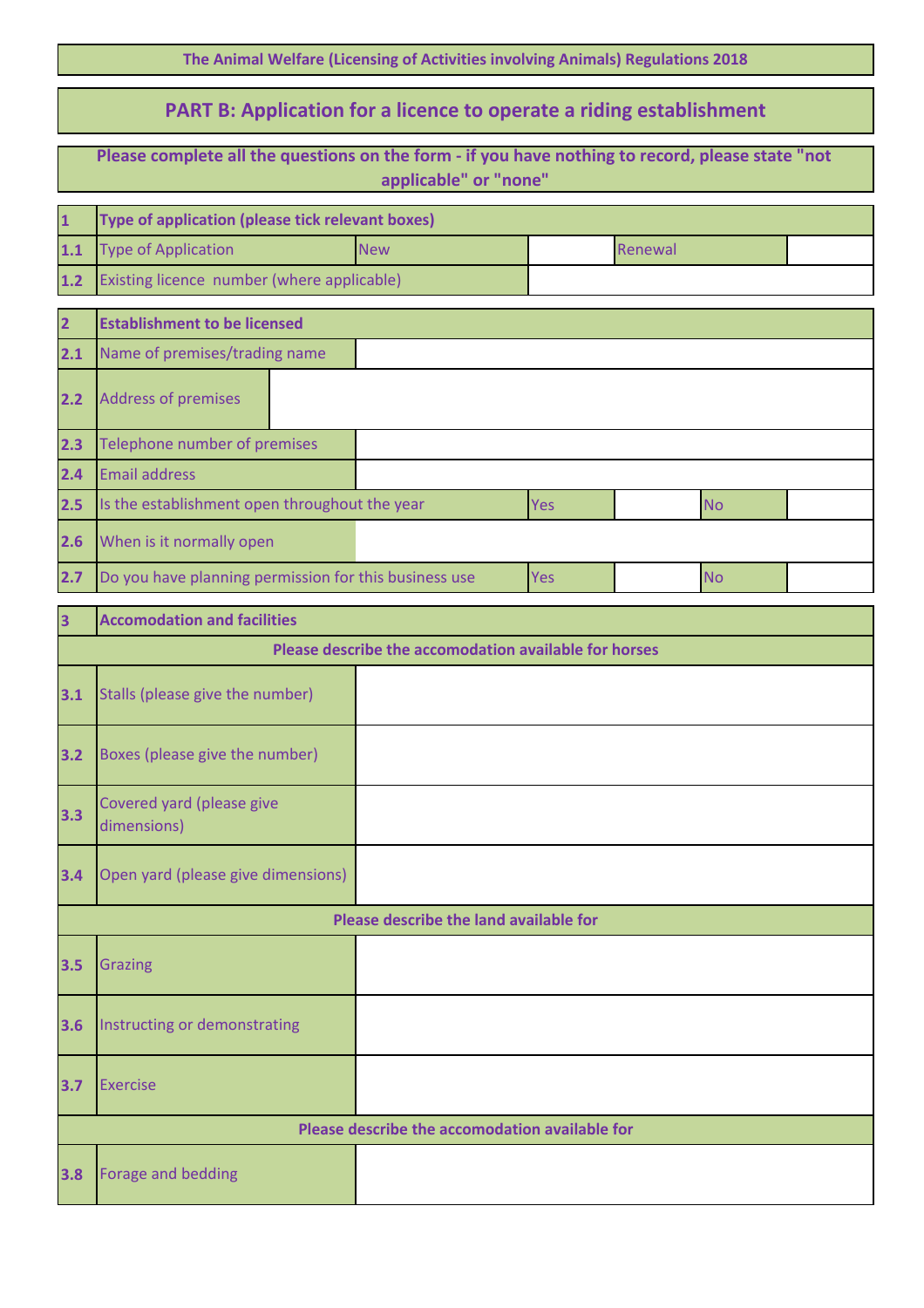| 3.9  | <b>Equipment and saddlery</b>                                    |                                               |
|------|------------------------------------------------------------------|-----------------------------------------------|
|      |                                                                  | Please describe the arrangements in place for |
|      | 3.10 Water supply and watering horses                            |                                               |
| 3.11 | Disposal of animal waste                                         |                                               |
| 3.12 | Protection of horses in event of a<br>fire, and fire precautions |                                               |

| $\overline{4}$ | <b>Horses</b>                                                                         |  |
|----------------|---------------------------------------------------------------------------------------|--|
|                | 4.1 How many horses are kept under the terms of the Act at the present time           |  |
|                | 4.2 How many horses is it intended to keep under the terms of the Act during the year |  |
|                | 4.3 Please provide details of all the horses currently kept on the attached form      |  |

| 5   | <b>Management of the establishment</b>                                                                                                                                                                                                                                                   |  |     |  |           |  |  |
|-----|------------------------------------------------------------------------------------------------------------------------------------------------------------------------------------------------------------------------------------------------------------------------------------------|--|-----|--|-----------|--|--|
| 5.1 | Name and Address of the<br>manager/person with direct control<br>of the establishment                                                                                                                                                                                                    |  |     |  |           |  |  |
|     | Does the manager have any of the following certificates (tick all that apply)                                                                                                                                                                                                            |  |     |  |           |  |  |
|     | Assistant Instructor's Certificate of the British Horse Society                                                                                                                                                                                                                          |  |     |  |           |  |  |
|     | Intermediate Instructor's Certificate of the British Horse Society                                                                                                                                                                                                                       |  |     |  |           |  |  |
| 5.2 | Instructor's Certificate of the British Horse Society                                                                                                                                                                                                                                    |  |     |  |           |  |  |
|     | Fellowship of the British Horse Society                                                                                                                                                                                                                                                  |  |     |  |           |  |  |
|     | Fellowship of the Institute of the Horse                                                                                                                                                                                                                                                 |  |     |  |           |  |  |
|     | None of the above                                                                                                                                                                                                                                                                        |  |     |  |           |  |  |
| 5.3 | Please give details of the manager's<br>experience in the management of<br>horses                                                                                                                                                                                                        |  |     |  |           |  |  |
| 5.4 | Does a responsible person live at the establishment                                                                                                                                                                                                                                      |  | Yes |  | <b>No</b> |  |  |
| 5.5 | What are the arrangements in the<br>event of an emergency                                                                                                                                                                                                                                |  |     |  |           |  |  |
| 5.6 | Will a person who is under sixteen (16) years of age be left in<br>charge of the establishment at any time                                                                                                                                                                               |  | Yes |  | <b>No</b> |  |  |
| 5.7 | Will a responsible person aged sixteen (16) years or over<br>provide supervision at all times while horses from the<br>establishment are used for riding instruction or are hired out Yes<br>for riding (except in the case of the hirer being competent to<br>ride without supervision) |  |     |  | <b>No</b> |  |  |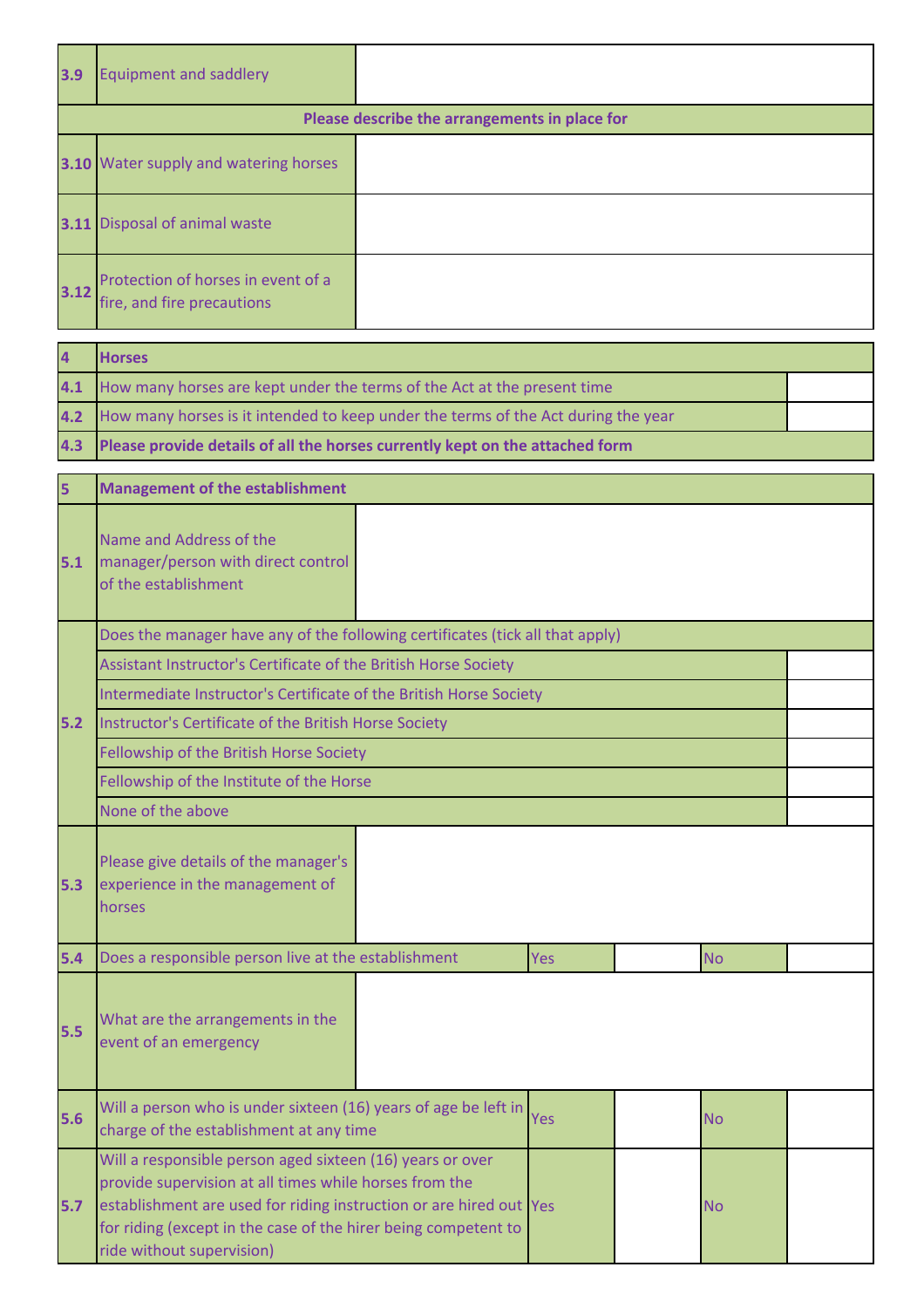| $6\phantom{a}$ | <b>Veterinary surgeon</b>                                                                                                                                                                                                  |                  |            |           |  |
|----------------|----------------------------------------------------------------------------------------------------------------------------------------------------------------------------------------------------------------------------|------------------|------------|-----------|--|
| 6.1            | <b>Name</b>                                                                                                                                                                                                                |                  |            |           |  |
| 6.2            | <b>Company Name</b>                                                                                                                                                                                                        |                  |            |           |  |
| 6.3            | <b>Address</b>                                                                                                                                                                                                             |                  |            |           |  |
| 6.4            | Telephone number                                                                                                                                                                                                           |                  |            |           |  |
| 6.5            | <b>Email address</b>                                                                                                                                                                                                       |                  |            |           |  |
| $\overline{7}$ | <b>Public liability insurance</b>                                                                                                                                                                                          |                  |            |           |  |
| 7.1            | Do you have public liability insurance                                                                                                                                                                                     |                  | Yes        | <b>No</b> |  |
| 7.2            | Insurance company name                                                                                                                                                                                                     |                  |            |           |  |
| 7.3            | Policy number                                                                                                                                                                                                              |                  |            |           |  |
| 7.4            | Period of cover                                                                                                                                                                                                            |                  |            |           |  |
| 7.5            | Amount of cover (£m)                                                                                                                                                                                                       |                  |            |           |  |
|                |                                                                                                                                                                                                                            | Does this policy |            |           |  |
| 7.6            | Insure against liability for any injury sustained by those who<br>hire a horse from you for riding and those who use a horse<br>in the course of receiving instruction in riding, provided by<br>you in return for payment | Yes              | <b>No</b>  |           |  |
| 7.7            | Insure against liability arising out of such hire or use of a<br>horse                                                                                                                                                     |                  | Yes        | <b>No</b> |  |
| 7.8            | Insure such hirers or users in respect of any liabilty which<br>may be incurred by them in respect of injury to any person<br>caused by, or arising from, such hire or use                                                 |                  | Yes        | <b>No</b> |  |
| 7.9            | If no, please state what steps you<br>are taking to obtain such insurance                                                                                                                                                  |                  |            |           |  |
| 8              | <b>Disqualifications and convictions</b>                                                                                                                                                                                   |                  |            |           |  |
|                | Has the applicant, or any other person who will have control or management of the establishment, ever been<br>disqualified from                                                                                            |                  |            |           |  |
| 8.1            | Keeping a pet shop                                                                                                                                                                                                         |                  | Yes        | <b>No</b> |  |
| 8.2            | Keeping a dog                                                                                                                                                                                                              |                  | Yes        | <b>No</b> |  |
| 8.3            | Keeping an animal boarding establishment                                                                                                                                                                                   |                  | Yes        | <b>No</b> |  |
| 8.4            | Keeping a riding establishment                                                                                                                                                                                             |                  | Yes        | <b>No</b> |  |
| 8.5            | Having custody of animals                                                                                                                                                                                                  |                  | <b>Yes</b> | <b>No</b> |  |
|                | Has the applicant, or any other person who will have control or management of the establishment                                                                                                                            |                  |            |           |  |
| 8.6            | been convicted of any offences under the Animal Welfare<br><b>Act 2006</b>                                                                                                                                                 |                  | <b>Yes</b> | <b>No</b> |  |
| 8.7            | ever had a licence refused, revoked or cancelled                                                                                                                                                                           |                  | Yes        | <b>No</b> |  |
| 8.8            | If yes to any of section 8, please<br>provide details                                                                                                                                                                      |                  |            |           |  |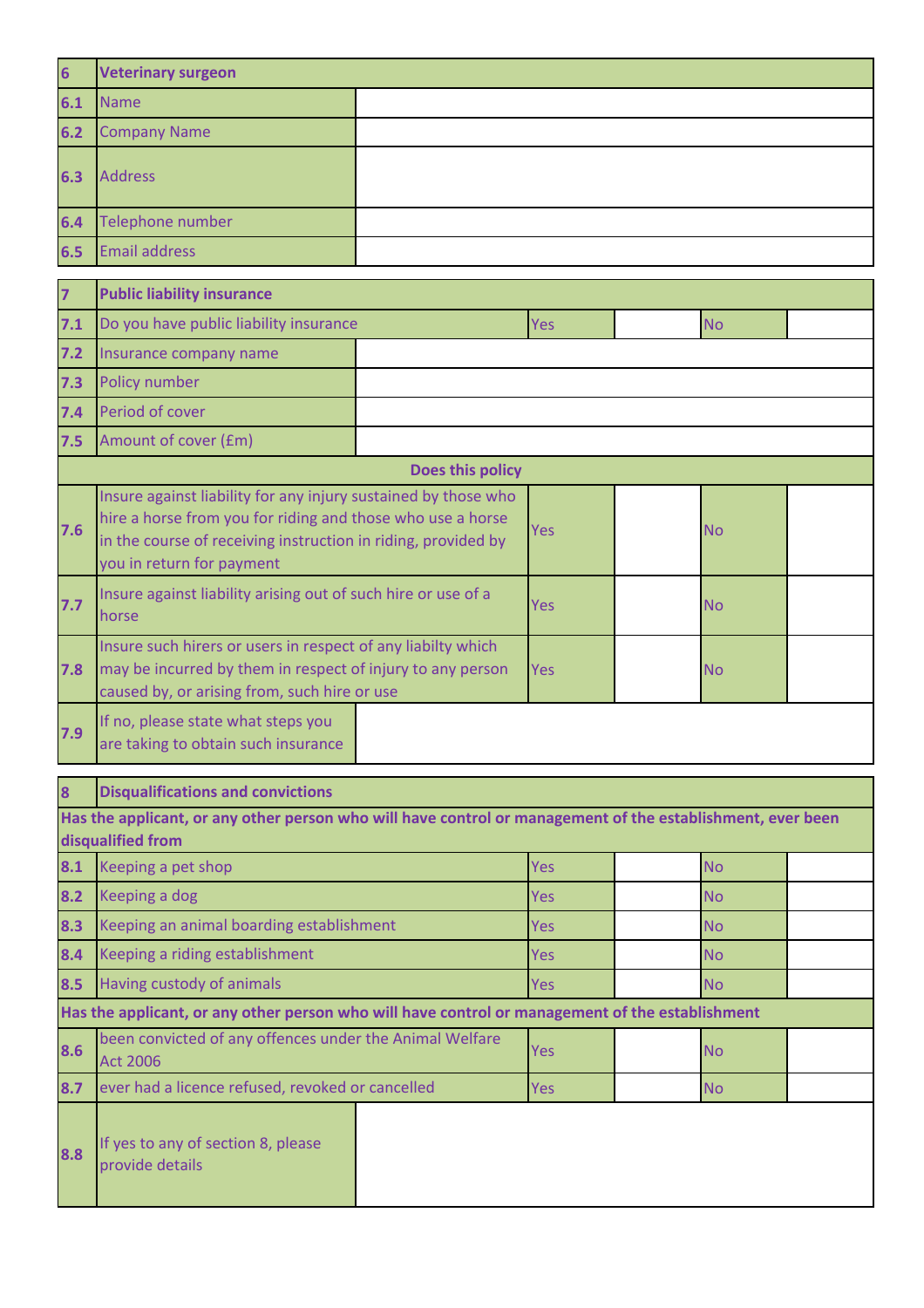| 9   | <b>Additional details</b>                                                            |                                                                                                       |  |  |  |  |  |
|-----|--------------------------------------------------------------------------------------|-------------------------------------------------------------------------------------------------------|--|--|--|--|--|
|     |                                                                                      | Please check local guidance notes and conditions for any additional information which may be required |  |  |  |  |  |
| 9.1 | Additional information which is<br>required or may be relevant to the<br>application |                                                                                                       |  |  |  |  |  |

| <b>SCHEDULE OF HORSES (see section 4 above)</b> |                              |            |     |               |                |                     |  |
|-------------------------------------------------|------------------------------|------------|-----|---------------|----------------|---------------------|--|
|                                                 |                              |            |     |               | <b>Purpose</b> | Age range           |  |
|                                                 |                              |            |     |               |                | for which of people |  |
|                                                 | <b>Description including</b> |            |     |               | horse is       | who ride            |  |
| <b>Name of horse</b>                            | size                         | <b>Sex</b> | Age | Name of horse | kept           | this horse          |  |
|                                                 |                              |            |     |               |                |                     |  |